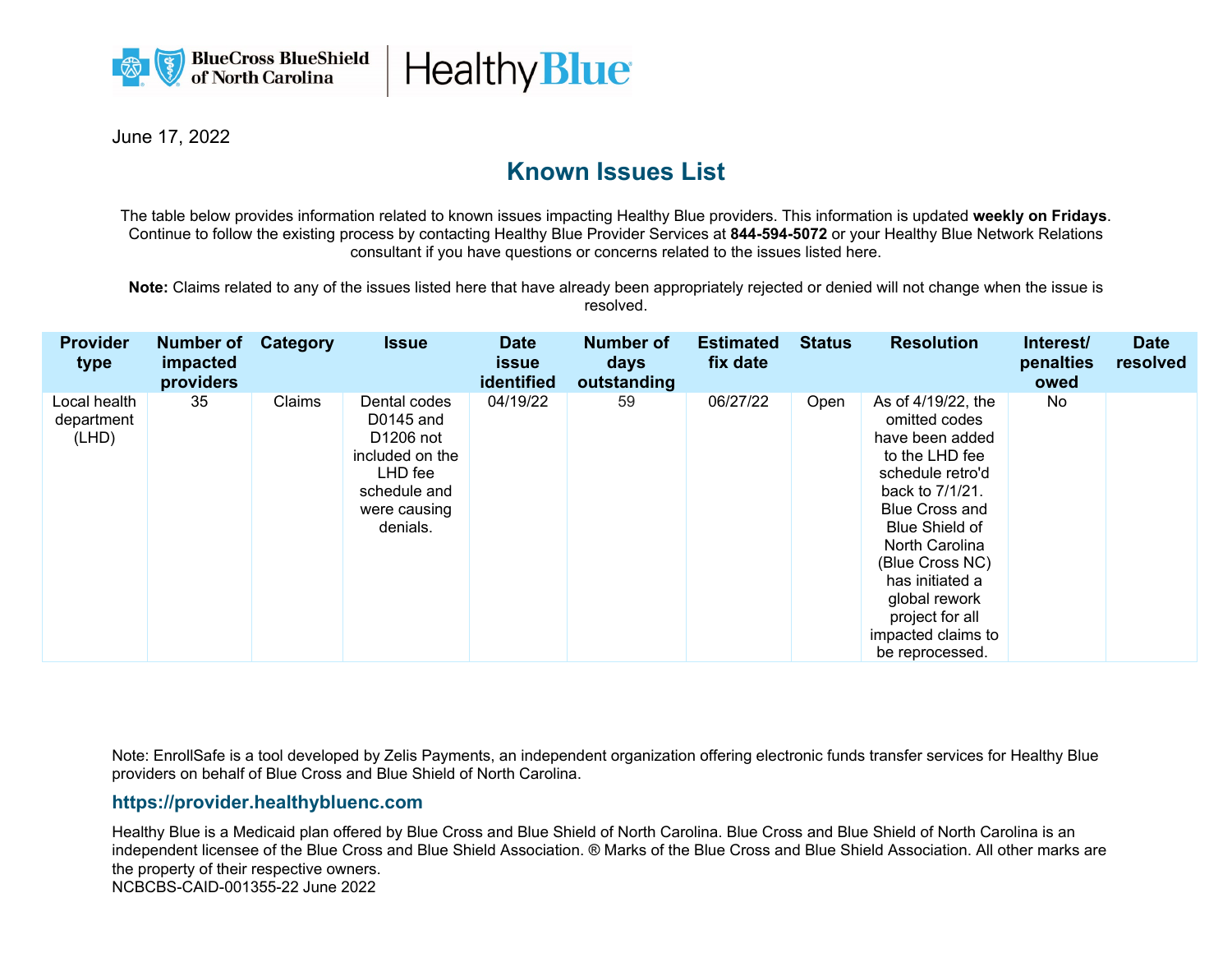| <b>Provider</b><br>type | Number of<br>impacted<br>providers                           | Category   | <b>Issue</b>                                                                                                                                           | <b>Date</b><br>issue<br>identified | <b>Number of</b><br>days<br>outstanding | <b>Estimated</b><br>fix date | <b>Status</b> | <b>Resolution</b>                                                                                                                                                                                                                                                                                            | Interest/<br>penalties<br>owed | <b>Date</b><br>resolved |
|-------------------------|--------------------------------------------------------------|------------|--------------------------------------------------------------------------------------------------------------------------------------------------------|------------------------------------|-----------------------------------------|------------------------------|---------------|--------------------------------------------------------------------------------------------------------------------------------------------------------------------------------------------------------------------------------------------------------------------------------------------------------------|--------------------------------|-------------------------|
| All<br>specialties      | 490                                                          | Claims     | Provider<br>selection logic<br>is causing<br>claims to deny<br>for participating<br>providers who<br>do not require<br>authorization.                  | 04/19/22                           | 59                                      | 06/30/22                     | Open          | Claims work in<br>progress.                                                                                                                                                                                                                                                                                  | Yes                            |                         |
| All<br>specialties      | Not<br>applicable                                            | Claims     | Claims not<br>following pay<br>and chase for<br>third-party<br>liability when<br>members under<br>medical<br>support<br>enforcement.                   | 04/06/22                           | 73                                      | 06/30/22                     | Open          | Received<br>guidance from the<br>state on 4/8/22,<br>which included<br>members<br>identified as part<br>of the medical<br>support<br>enforcement pay<br>and chase<br>processes for third<br>party<br>liability. Claims to<br>be reprocessed by<br>$5/7/22$ .<br>Claims<br>reprocessing still<br>outstanding. | No                             |                         |
| All                     | $Varies -$<br>dependent<br>on the<br>number of<br>registries | EnrollSafe | Delays in<br>provider<br>registration or<br>updating EFT<br>information for<br>EnrollSafe by<br>Zelis. Providers<br>are<br>experiencing<br>longer than | 03/24/22                           | 85                                      | 06/30/22                     | Open          | EnrollSafe<br>continues to work<br>on their backlog<br>and security<br>measures. The<br>expected majority<br>of backlog<br>expected to be<br>cleared by 5/9/22.<br>If a provider needs                                                                                                                       | N/A                            |                         |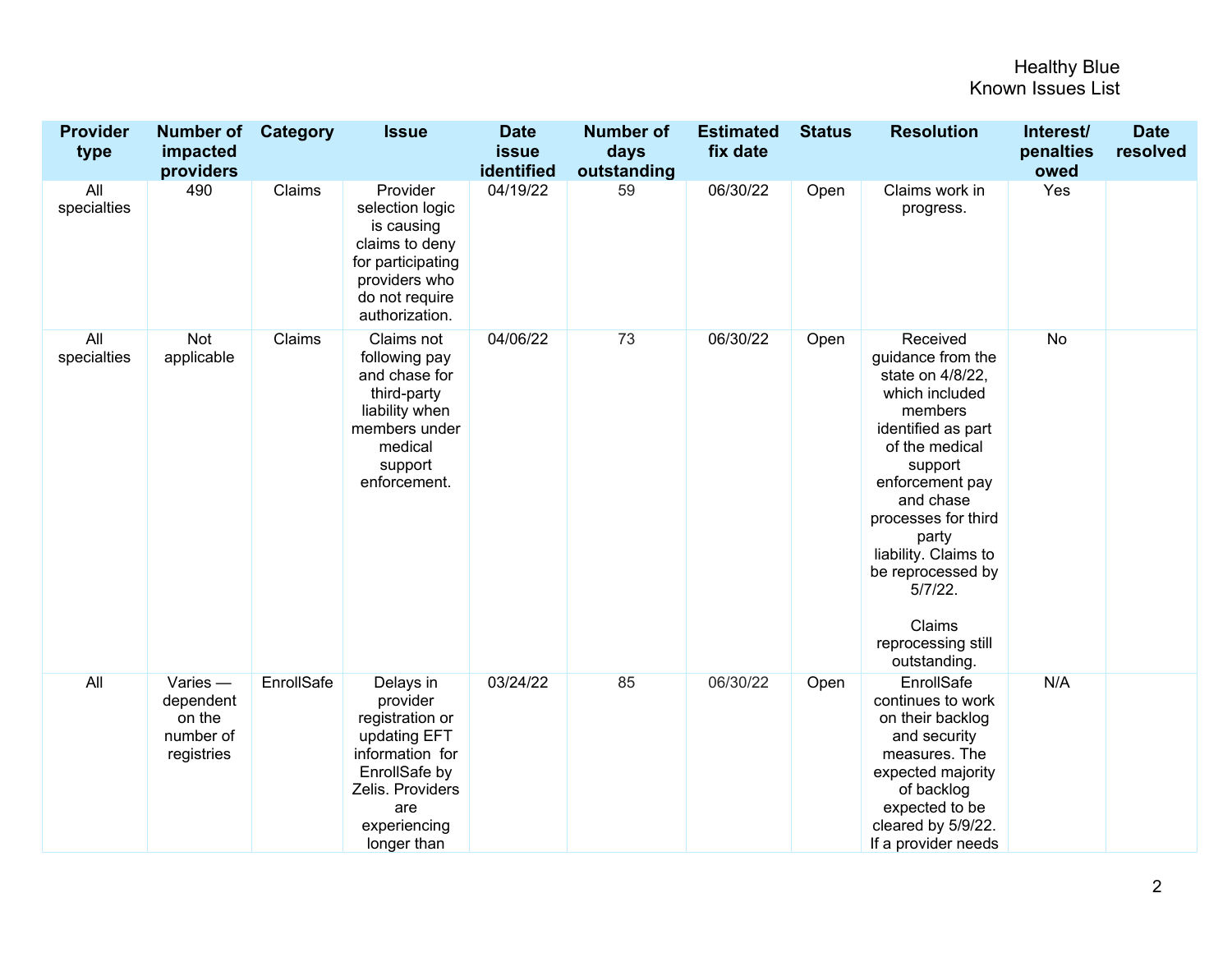| <b>Provider</b><br>type | <b>Number of Category</b><br>impacted<br>providers |                                 | <b>Issue</b>                                                                                                                                                                                                                                                                                                                             | <b>Date</b><br>issue<br>identified | <b>Number of</b><br>days<br>outstanding | <b>Estimated</b><br>fix date | <b>Status</b> | <b>Resolution</b>                                                                                                                                                                                                                                                                                                              | Interest/<br>penalties<br>owed | <b>Date</b><br>resolved |
|-------------------------|----------------------------------------------------|---------------------------------|------------------------------------------------------------------------------------------------------------------------------------------------------------------------------------------------------------------------------------------------------------------------------------------------------------------------------------------|------------------------------------|-----------------------------------------|------------------------------|---------------|--------------------------------------------------------------------------------------------------------------------------------------------------------------------------------------------------------------------------------------------------------------------------------------------------------------------------------|--------------------------------|-------------------------|
|                         |                                                    |                                 | normal delays<br>related to<br>additional<br>implemented<br>security<br>measures to<br>prevent<br>cyberfraud.                                                                                                                                                                                                                            |                                    |                                         |                              |               | to be expedited,<br>call EnrollSafe at<br>877-822-0384 or<br>email<br>support@payeehu<br>b.org.                                                                                                                                                                                                                                |                                |                         |
| All<br>specialties      | 102                                                | Claims                          | Claims<br>submitted with<br>unlisted<br>procedure<br>codes were<br>denying<br>incorrectly.                                                                                                                                                                                                                                               | 03/22/22                           | 87                                      | 06/30/22                     | Open          | Process updated<br>to ensure claims<br>process<br>accurately. ETA<br>for reprocessing<br>moved to 6/30/22,<br>due to manual<br>effort necessary.                                                                                                                                                                               | Yes                            |                         |
| Multiple<br>specialties | 136                                                | Authorizati<br>on and<br>Claims | Physical<br>therapy/<br>occupational<br>therapy and<br>speech therapy<br>services (visits<br>vs units) are<br>receiving G-18-<br>procedure not<br>reimbursable<br>for specialty<br>denials. This is<br>due to the<br>system<br>configuration<br>for age. Ages<br>$0-3$ are<br>mapping<br>services to<br>early childhood<br>benefits that | 02/17/22                           | 118                                     | 06/30/22                     | Open          | Configuration<br>complete as of<br>$4/5/22$ .<br>Estimated<br>completion date<br>for Phase 1 claim<br>rework is 6/30/22.<br>Phase 1 claim<br>rework escalated.<br>(Claims were<br>counting units<br>instead of<br>encounters, thus<br>causing an<br>incorrect denial<br>subtracting more<br>than what it should<br>have been). | Yes                            |                         |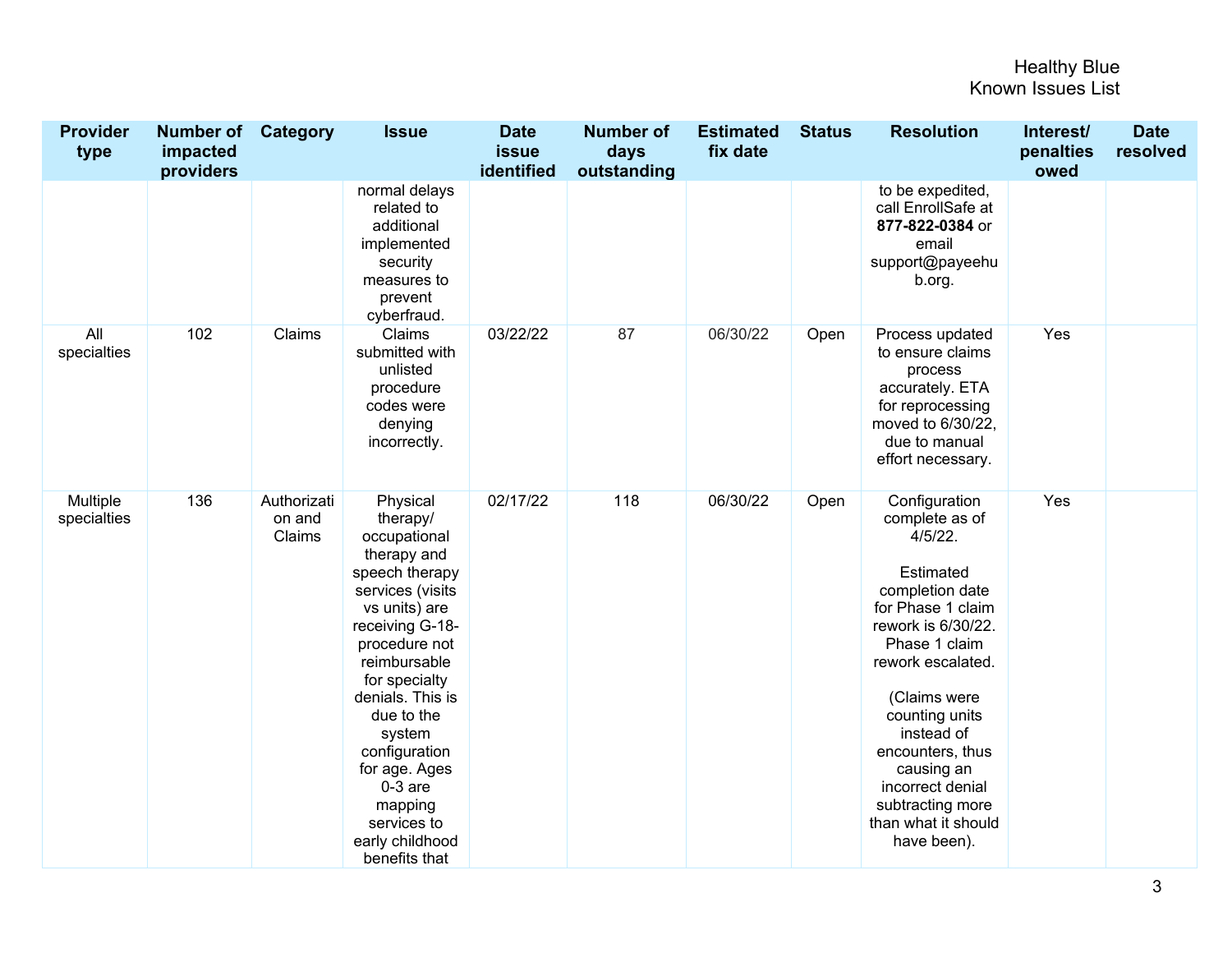| <b>Provider</b><br>type             | <b>Number of Category</b><br>impacted<br>providers |        | <b>Issue</b>                                                                                                                                                                        | <b>Date</b><br><b>issue</b><br>identified | <b>Number of</b><br>days<br>outstanding | <b>Estimated</b><br>fix date | <b>Status</b> | <b>Resolution</b>                                                                                                                                                                                                                     | Interest/<br>penalties<br>owed | <b>Date</b><br>resolved |
|-------------------------------------|----------------------------------------------------|--------|-------------------------------------------------------------------------------------------------------------------------------------------------------------------------------------|-------------------------------------------|-----------------------------------------|------------------------------|---------------|---------------------------------------------------------------------------------------------------------------------------------------------------------------------------------------------------------------------------------------|--------------------------------|-------------------------|
|                                     |                                                    |        | are unit based<br>and causing<br>issues as they<br>are tied to<br>authorizations<br>set up as visits<br>(encounters).<br>Age 21+ limited<br>to a combined<br>27 visits per<br>year. |                                           |                                         |                              |               | This will<br>correct/release the<br>excess auths used<br>on the original<br>claims that paid.<br>Phase 2 is still<br>pending. This<br>phase is for claims<br>denied due to auth<br>exceeded and will<br>be reprocessed.               |                                |                         |
| FQHC and<br><b>RHC</b><br>providers | 1,003                                              | Claims | <b>Code T1015</b><br>denied caused<br>by provider<br>selection logic.                                                                                                               | 02/15/22                                  | 120                                     | 06/30/22                     | Open          | Process<br>implemented to<br>stop correct claims<br>prior to denying in<br>error.<br>Configuration<br>review ongoing for<br>individual<br>providers to<br>ensure proper<br>payment long-<br>term.<br>Claims rework is<br>in progress. | Yes                            |                         |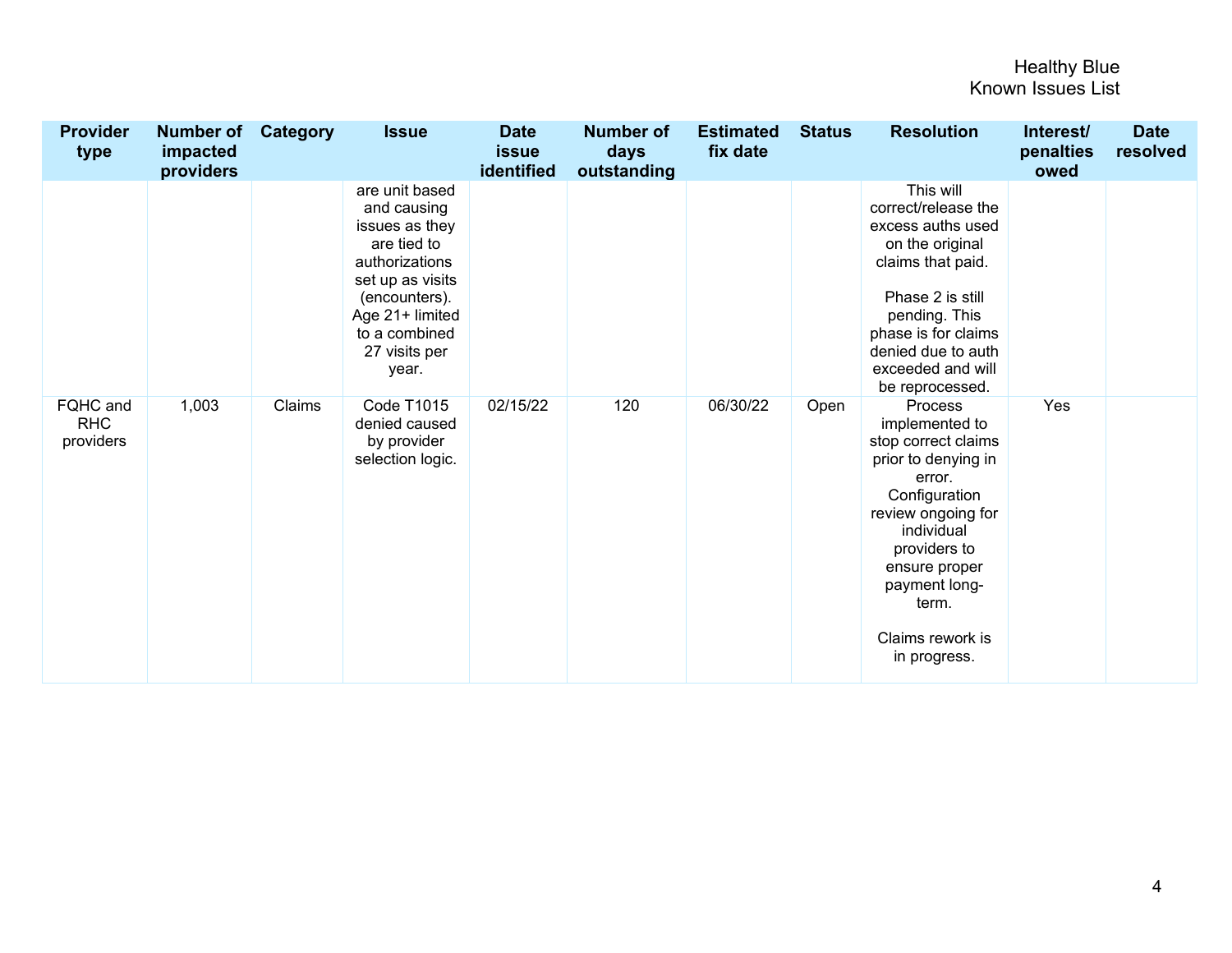| <b>Provider</b><br>type | <b>Number of</b><br>impacted<br>providers | <b>Category</b> | <b>Issue</b>                                                                                                                                                                                | <b>Date</b><br><b>issue</b><br>identified | <b>Number of</b><br>days<br>outstanding | <b>Estimated</b><br>fix date | <b>Status</b> | <b>Resolution</b>                                                                                                                                                                                                             | Interest/<br>penalties<br>owed | <b>Date</b><br>resolved |
|-------------------------|-------------------------------------------|-----------------|---------------------------------------------------------------------------------------------------------------------------------------------------------------------------------------------|-------------------------------------------|-----------------------------------------|------------------------------|---------------|-------------------------------------------------------------------------------------------------------------------------------------------------------------------------------------------------------------------------------|--------------------------------|-------------------------|
| Multiple<br>specialties | 826                                       | Claims          | Covid admin<br>codes had a<br>rate change to<br>\$65.00.                                                                                                                                    | 01/22/22                                  | 115                                     | 05/17/22                     | Closed        | Configuration<br>completed<br>$2/16/22$ .<br>Claims rework<br>complete.                                                                                                                                                       | Yes                            | 05/19/22                |
| <b>LHD</b>              | 74                                        | Claims          | Some LHD<br>provider claims<br>processed<br>incorrectly due<br>to the system<br>selecting<br>rendering<br>taxonomy<br>versus billing<br>taxonomy.                                           | 01/06/22                                  | 96                                      | 05/30/22                     | Closed        | Configuration<br>updated on<br>3/24/22 to ensure<br>that LHD billing<br>taxonomy<br>261QP0905X is<br>always used to<br>drive pricing (per<br>the fee schedule)<br>when present on<br>the claim.<br>Claims rework<br>complete. | Yes                            | 05/16/22                |
| All<br>specialties      | 55                                        | Claims          | Information<br>released by<br>DHHS on<br>4/8/22,<br>requested all<br>plans align their<br>newborn<br>processing<br>guidelines. This<br>update will<br>change a<br>manual<br>process to sick | 04/11/22                                  | 29                                      | 05/20/22                     | Closed        | Plan has<br>identified 259<br>claims to be sent<br>for review.<br>The claims rework<br>completed as of<br>$5/11/22$ .                                                                                                         | Yes                            | 05/11/22                |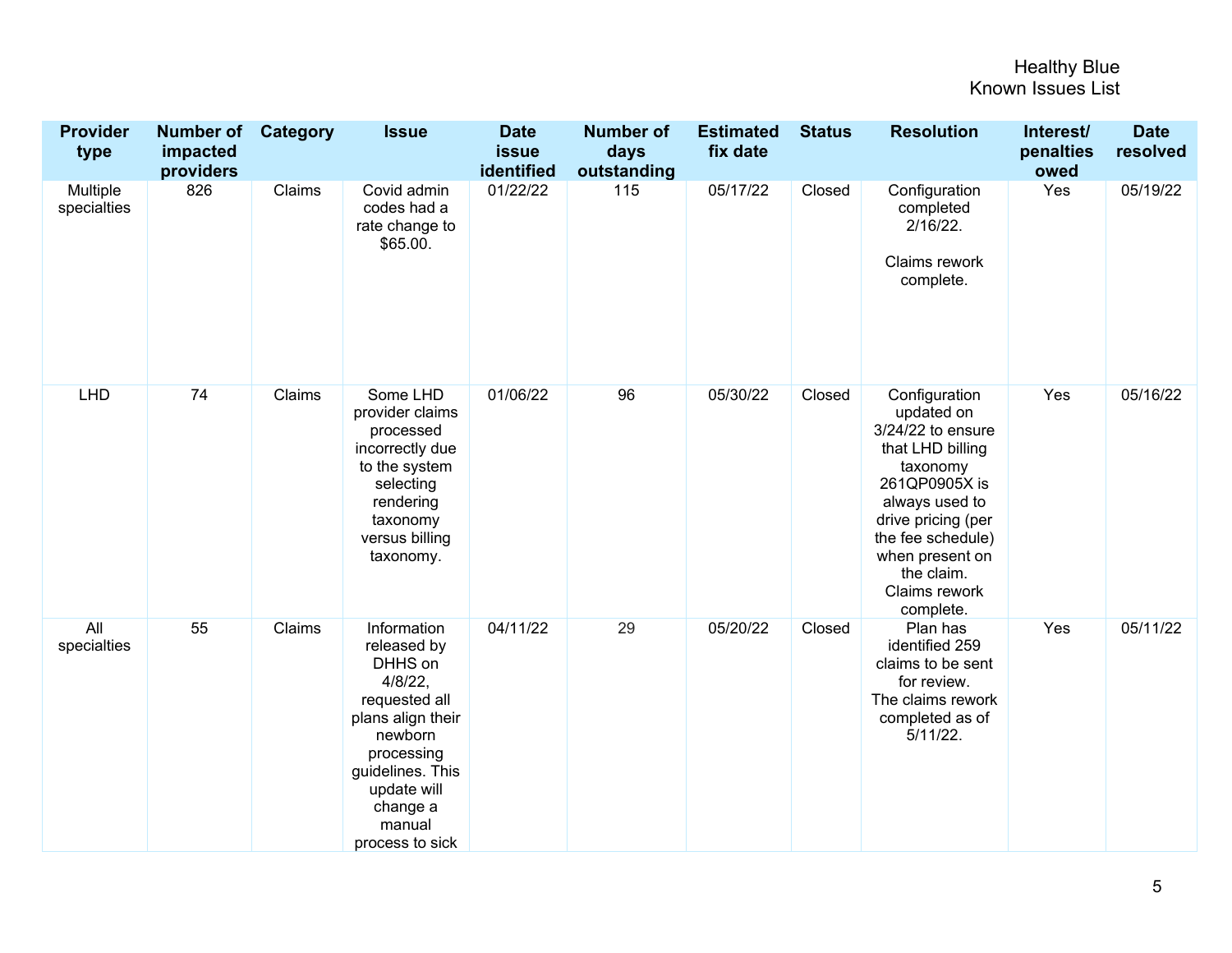| <b>Provider</b><br>type | <b>Number of</b><br>impacted<br>providers | Category | <b>Issue</b>                                                                                                                                                                                | <b>Date</b><br><b>issue</b><br>identified | <b>Number of</b><br>days<br>outstanding | <b>Estimated</b><br>fix date | <b>Status</b> | <b>Resolution</b>                                                                                                                                                     | Interest/<br>penalties<br>owed | <b>Date</b><br>resolved |
|-------------------------|-------------------------------------------|----------|---------------------------------------------------------------------------------------------------------------------------------------------------------------------------------------------|-------------------------------------------|-----------------------------------------|------------------------------|---------------|-----------------------------------------------------------------------------------------------------------------------------------------------------------------------|--------------------------------|-------------------------|
|                         |                                           |          | baby DRG<br>claims (789-<br>794) submitted<br>w/out an<br>authorization.                                                                                                                    |                                           |                                         |                              |               |                                                                                                                                                                       |                                |                         |
| Audiology               | 46                                        | Claims   | Hearing aid<br>claims are<br>being denied<br>because they<br>are processing<br>against the<br>rendering<br>taxonomy and<br>instead should<br>process against<br>the billing<br>taxonomy.    | 02/16/22                                  | 55                                      | 05/26/22                     | Closed        | Configuration<br>completed. Claims<br>rework completed<br>as of 5/6/22.                                                                                               | Yes                            | 05/06/22                |
| All<br>specialties      | 94                                        | Claims   | <b>Blue Cross NC</b><br>received state<br>clarification to<br>ensure claims<br>billed with<br>revenue code<br>0250 and<br>procedure code<br>J3490 are not<br>denied for a<br>billing error. | 02/14/22                                  | 57                                      | 05/05/22                     | Closed        | Process updated<br>to ensure proper<br>adjudication of<br>claims going<br>forward. Claims<br>rework in progress<br>with estimated<br>completion date of<br>$5/5/22$ . | <b>No</b>                      | 04/25/22                |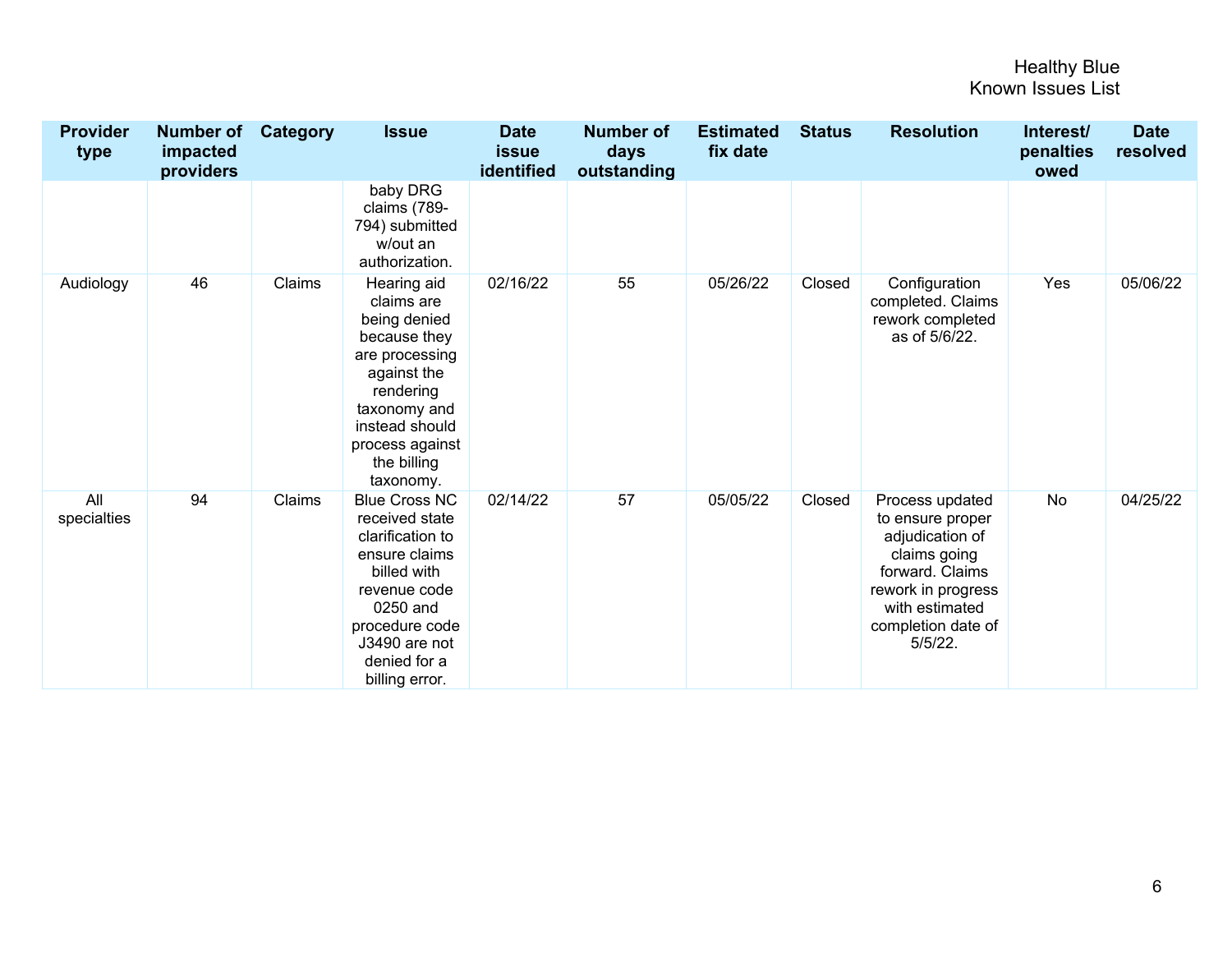| <b>Provider</b><br>type | <b>Number of</b><br>impacted<br>providers | Category | <b>Issue</b>                                                                                                                                                                                 | <b>Date</b><br><b>issue</b><br>identified | <b>Number of</b><br>days<br>outstanding | <b>Estimated</b><br>fix date | <b>Status</b> | <b>Resolution</b>                                                                                                                                       | Interest/<br>penalties<br>owed | <b>Date</b><br>resolved |
|-------------------------|-------------------------------------------|----------|----------------------------------------------------------------------------------------------------------------------------------------------------------------------------------------------|-------------------------------------------|-----------------------------------------|------------------------------|---------------|---------------------------------------------------------------------------------------------------------------------------------------------------------|--------------------------------|-------------------------|
| All<br>specialties      | 750                                       | Claims   | Pharmacy team<br>has confirmed<br>that CPT <sup>®</sup> code<br>90744 is<br>denying due to<br>internal<br>systems edits<br>for members<br>aged 2 and<br>under                                | 02/16/22                                  | 55                                      | 05/01/22                     | Closed        | Configuration<br>updated to ensure<br>minimum age is<br>set to 0. Claims<br>rework complete.                                                            | Yes                            | 04/18/22                |
| Multiple<br>specialties | 92                                        | Claims   | Configuration<br>completed to<br>allow codes<br>99217-99220 to<br>pay as they<br>were originally<br>denying as<br>noncovered.                                                                | 02/09/22                                  | 62                                      | 04/20/22                     | Closed        | Configuration for<br>codes 99217-<br>99220 have been<br>updated to reflect<br>as covered as of<br>3/18/2022. All<br>impacted adjusted<br>as of 4/10/22. | Yes                            | 04/10/22                |
| Personal<br>care        | 94                                        | Claims   | Claims with<br>CPT 99509 are<br>denying Ex<br>Denial Code:<br>G-18 not paid<br>per contract.<br>There was a<br>delay in<br>updates for the<br>PCS fee<br>schedule<br>effective<br>$1/1/22$ . | 01/28/22                                  | 61                                      | 03/31/22                     | Closed        | Fee schedule<br>updated on<br>1/26/22. Claims<br>rework completed<br>for all impacted<br>claims on 4/5/22.                                              | No                             | 04/05/22                |